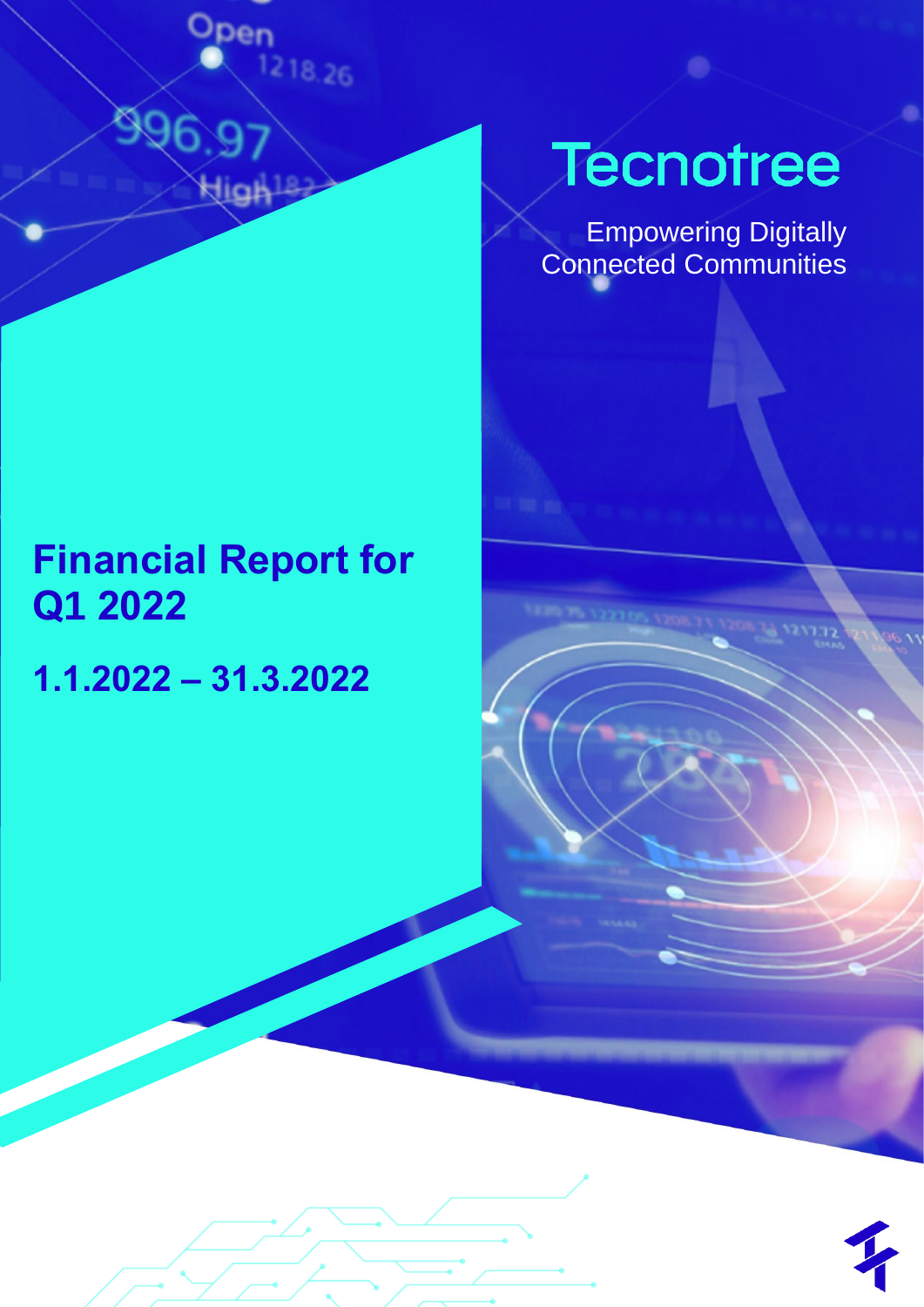### Tecnotree Corporation Interim Report 1<sup>st</sup> Jan – 31<sup>st</sup> Mar 2022 (unaudited)

Tecnotree is the only full stack digital business management solution player for digital service providers, with over 40 years of deep domain knowledge, proven delivery, and transformation capabilities across the globe. Tecnotree's open-source technology based agile products and solutions comprises of the full range (order-to-cash) of business processes and subscription management for telecom players and other digital service providers. Tecnotree's products and platforms service over 800 million subscribers worldwide. Tecnotree also provides Fintech and B2B2X multi-experience digital marketplace to its subscriber base through the Tecnotree Moments platform to empower digitally connected ecosystems.

#### **HIGH ORDER BOOK POSITION**

First quarter (1<sup>st</sup> Jan – 31<sup>st</sup> Mar 2022)

- Net sales were EUR 13.3 (11.2) million.
- Operating result was EUR 2.0 (3.1) million.
- Net result was EUR 1.0 (2.4) million.
- Order book at the end of the period stood at EUR 64.0 (47.3) million.
- Cash flow after investments was EUR -2.1 (1.7) million.
- Earnings per share were EUR 0.00 (0.01).

| <b>Key figures, MEUR</b>            | 1-3/2022 | 1-3/2021 | 1-12/2021 |
|-------------------------------------|----------|----------|-----------|
| Net sales                           | 13.3     | 11.2     | 64.2      |
| Operating result                    | 2.0      | 3.1      | 23.7      |
| Result before taxes                 | 1.6      | 2.9      | 21.4      |
| Result for the period               | 1.0      | 2.4      | 18.3      |
|                                     |          |          |           |
| Earnings per share, basic, EUR      | 0.00     | 0.01     | 0.06      |
|                                     |          |          |           |
| Order book                          | 64.0     | 47.3     | 53.5      |
|                                     |          |          |           |
| Cash flow after investments         | $-2.1$   | 1.7      | 4.0       |
| Change in cash and cash equivalents | $-2.1$   | 1.7      | 9.5       |
| Cash and cash equivalents           | 15.6     | 10.0     | 17.6      |
|                                     |          |          |           |
| Equity ratio %                      | 81.6     | 43.2     | 85.2      |
| Net gearing %                       | $-22.7$  | 13.0     | $-26.0$   |
|                                     |          |          |           |
| Personnel at end of period          | 756      | 679      | 750       |

Unless otherwise stated, all figures presented below are for the financial period 1-3/2022 and the figures for comparison are for the corresponding period in 1-3/2021.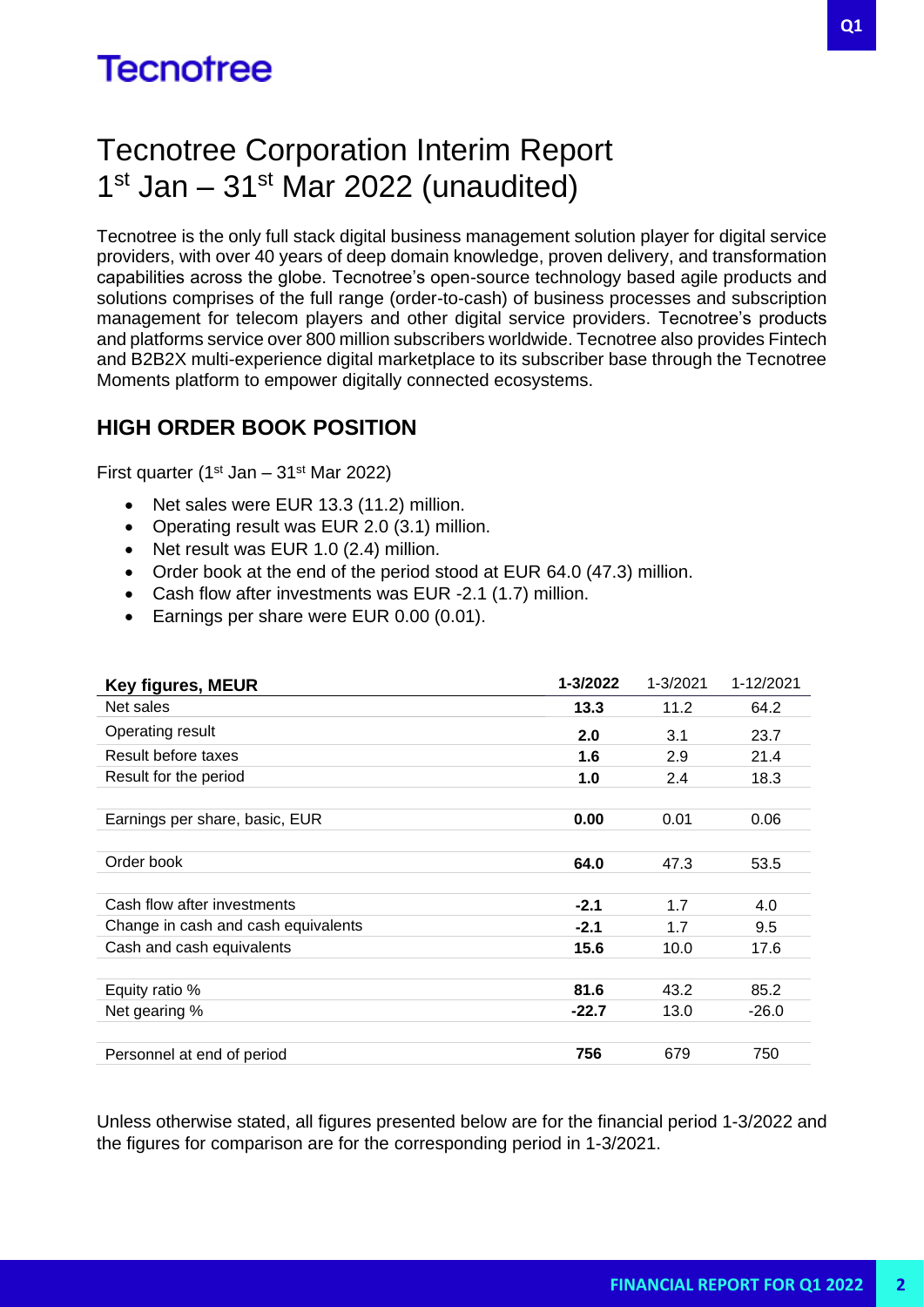#### **CEO Padma Ravichander: Healthy Revenue Growth Continues But With Elevated Cost**

Tecnotree's products continued to witness healthy confidence from customers (both old and new) resulting in strong order book position of EUR 64 million in the first quarter. We expanded our footprint within the Zain Group and won a new full Digital BSS Project from Zain South Sudan. We also recorded a revenue growth of 18.7%, resulting in a revenue of EUR 13.3 million for the quarter.

In terms of our cost budget Q1 was a challenging quarter. Tecnotree's investments in maintaining global talent, deploying consultants to multiple geographies to support multiple deliveries and other costs such as infrastructure, travel and rent are operating expenses that we have to accrue on an equated basis throughout the year. This leaves Tecnotree with the requirement to spend throughout the year to deliver and grow on the record high order book.

Tecnotree's management needs to balance between three different revenue cycles. The first cycle is quarterly where Q1 has historically been the weakest quarter. The second cycle is the annual cycle where Tecnotree has to deliver the order book accrued in 2021 during 2022, through new deployments of its digital stack. The third cycle is where 2022 deliveries directly impact MSO, AMC and license upgrade revenues in 2023 and beyond. Finally, Tecnotree as a part of this third cycle has to also invest in 2023 order book through expanded marketing and sales initiatives in 2022.

With the current order backlog and pending deliveries currently Tecnotree's cost base is sustainable. However, the cost model is subject to additional risks which management will need to take active effort to mitigate such as:

- 1. Currency risk (Euro directly affecting INR & USD denominated costs);
- 2. High wage inflation and global demand of top technical talent (we have seen record movement in benchmarks to attract and retain talent especially in markets where our customers and development centres are based);
- 3. Global supply chain pressures (revenue recognition is based on successful delivery to our customers and is dependent on on-site hardware being available with our customer which has risk of being delayed).

Management is taking additional efforts to control costs and to ensure the above risk do not affect delivery of Tecnotree's ever growing order backlog.

Additionally, Tecnotree also made investments into its new initiatives - Tecnotree Moments, Tecnotree DiWa (Digital Wallet) and SaaS. We are witnessing encouraging response from the market and hope to see revenue in 4 - 6 quarters. Given the promising response, we will continue to evaluate further investment in these initiatives.

#### **Order intake**

New orders recorded during the first quarter totalled to EUR 23.8 million compared to EUR 26.4 million last year. Order book in the end of the first quarter was EUR 64.0 million being 35.2% higher compared to EUR 47.3 million last year.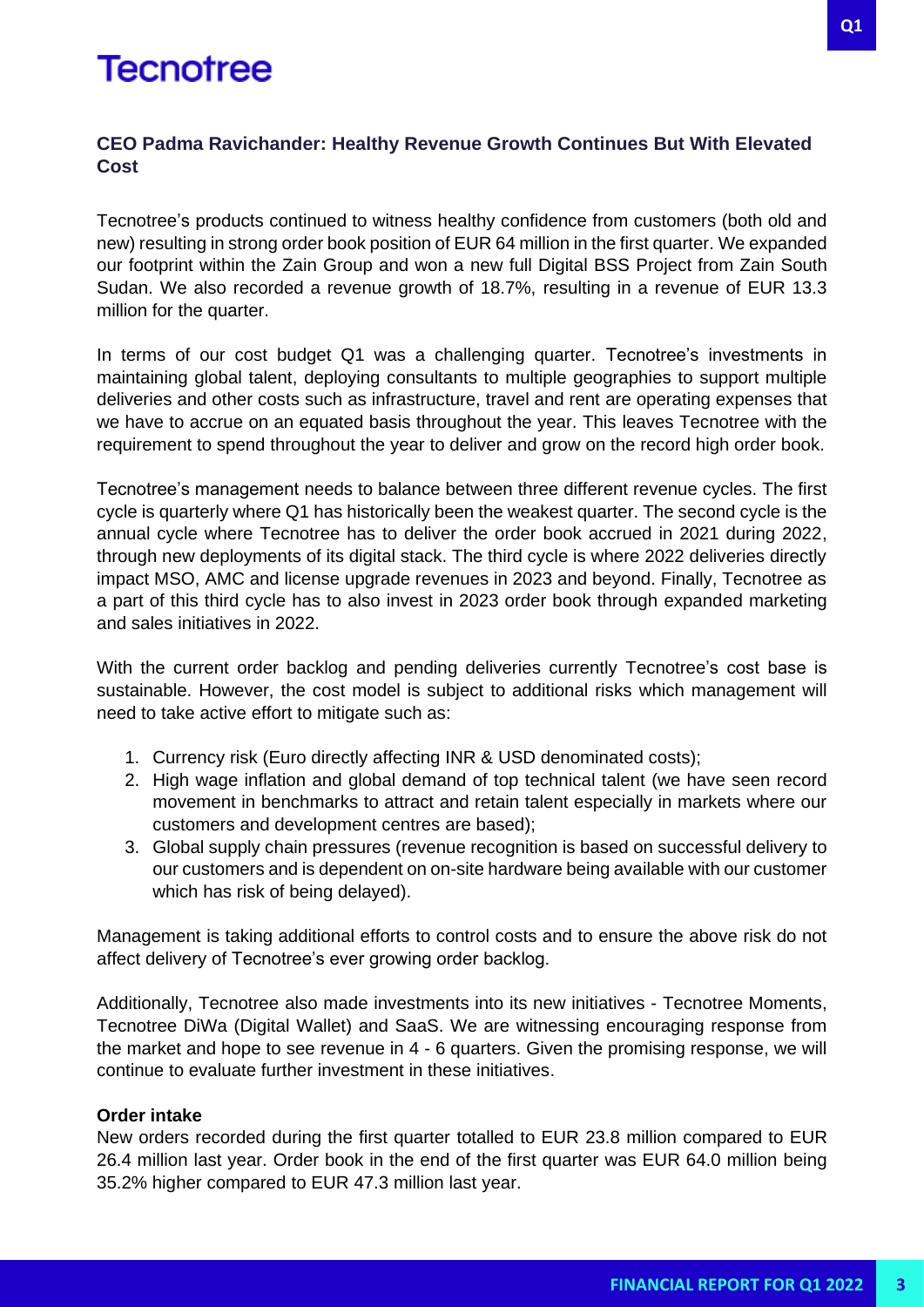#### **Revenue**

Revenue in the first quarter was EUR 13.3 million showing 18.7% growth compared to last year. The growth in revenue came from MEA & APAC segment.

#### **Profitability**

Tecnotree's operating result in first quarter was EUR 2.0 million compared to EUR 3.1 million last year.

#### **Financial situation**

Cash and cash equivalents at the end of the first quarter were EUR 15.6 million compared to EUR 10.0 million last year.

#### **Other business updates**

With Tecnotree Moments platform and its Fintech offerings, we hope to synergize new partnerships with communication and Digital Service Providers, eco-system players and internet of things (IOT) providers, to introduce new revenue models and API frameworks to take advantage of the 5G roll-outs world-wide and forge new frontiers to empower digitally connected communities in the sectors of Education, Health, E-commerce, Gaming, Sports and Entertainment.

#### Net sales

Tecnotree's net sales for the review period were EUR 13.3 (11.2) million, 18.7 % higher compared to last year. Net sales from sale of third party hardware and software were EUR 0.9 (0.9) million, from own licenses EUR 4.5 (1.6) million, from delivery EUR 1.9 (2.9) million and from maintenance and management services EUR 6.1 (5.8) million.

The order book at the end review period stood at EUR 64.0 (47.3) million.

| Nature of goods and services offered, MEUR        | 1-3/2022 | 1-3/2021 | 1-12/2021 |
|---------------------------------------------------|----------|----------|-----------|
| Sale of third party hardware and software         | 0.9      | 0.9      | 0.6       |
| Own licenses                                      | 4.5      | 1.6      | 16.4      |
| Delivery                                          | 1.9      | 2.9      | 23.5      |
| Maintenance and management services               | 6.1      | 5.8      | 23.7      |
| Net sales total                                   | 13.3     | 11.2     | 64.2      |
| Methods used to recognise revenue, MEUR           | 1-3/2022 | 1-3/2021 | 1-12/2021 |
| Point in time:                                    |          |          |           |
| Third party hardware and software                 | 0.9      | 0.9      | 0.6       |
| Own license                                       | 4.5      | 1.6      | 16.4      |
| Overtime:                                         |          |          |           |
| Delivery                                          | 1.9      | 2.9      | 23.5      |
| Maintenance and management services               | 6.1      | 5.8      | 23.7      |
| Net sales total                                   | 13.3     | 11.2     | 64.2      |
| Recognition of revenue by operating segment, MEUR | 1-3/2022 | 1-3/2021 | 1-12/2021 |
| Europe & Americas:                                |          |          |           |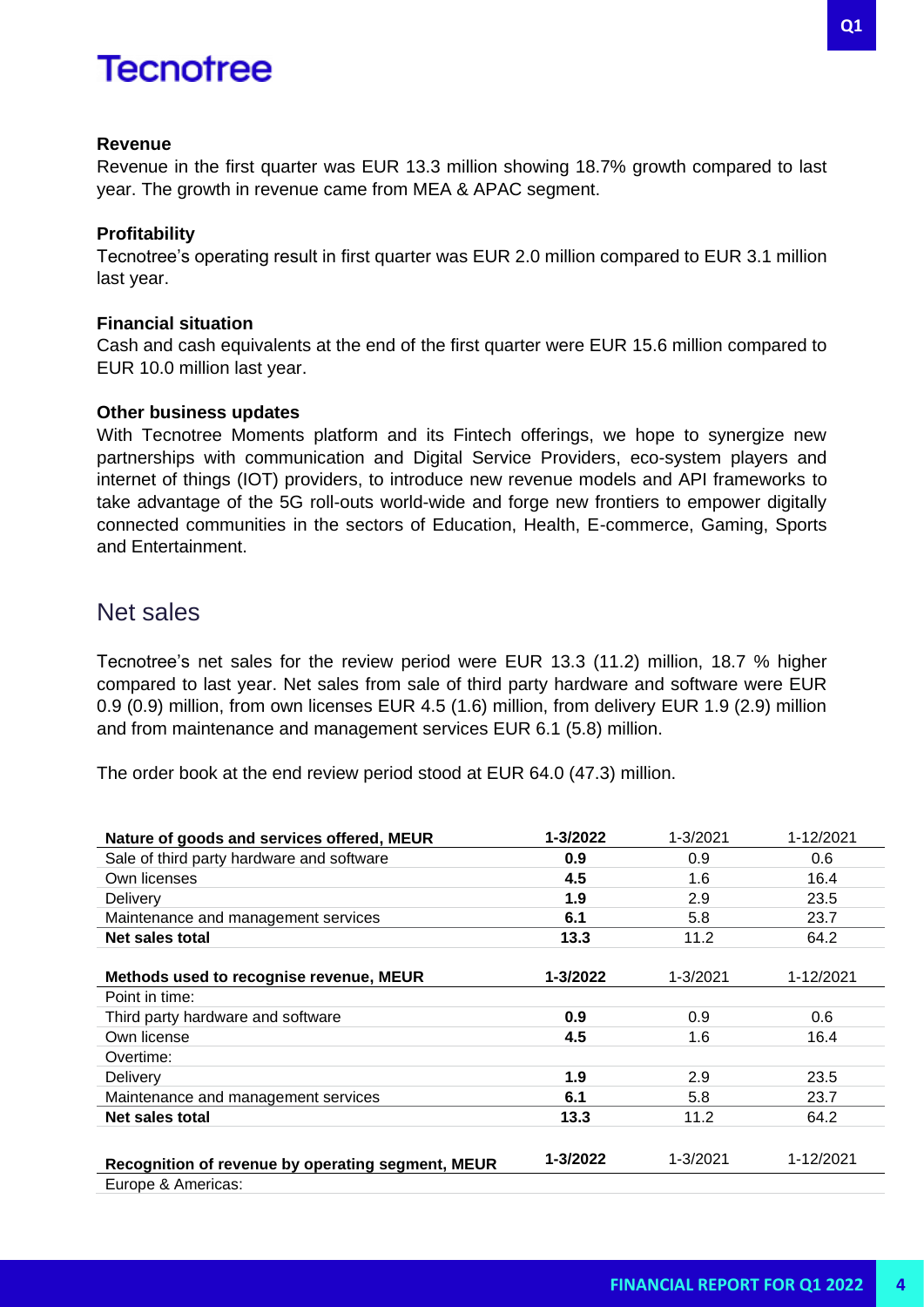| Third party hardware and software     | $\blacksquare$ | 0.9                      | 5.8       |
|---------------------------------------|----------------|--------------------------|-----------|
| Own license                           | $\blacksquare$ |                          | 0.7       |
| Delivery                              | 0.0            | 0.1                      | 0.0       |
| Maintenance and management services   | 1.7            | 1.5                      | 7.4       |
| Net sales total                       | 1.7            | 2.5                      | 13.9      |
| MEA & APAC:                           |                |                          |           |
| Third party hardware and software     | 0.9            | $\overline{\phantom{a}}$ | ۰         |
| Own license                           | 4.5            | 1.6                      | 15.7      |
| Delivery                              | 1.9            | 2.8                      | 21.2      |
| Maintenance and management services   | 4.3            | 4.3                      | 16.3      |
| Net sales total                       | 11.5           | 8.7                      | 53.2      |
|                                       |                |                          |           |
| Order book by operating segment, MEUR | 1-3/2022       | 1-3/2021                 | 1-12/2021 |
| Europe & Americas                     | 7.2            | 8.3                      | 5.1       |
| MEA & APAC                            | 56.8           | 39.1                     | 48.4      |
| Order book total                      | 64.0           | 47.3                     | 53.5      |

### Result analysis

Tecnotree's net sales for the financial period were EUR 13.3 (11.2) million. The operating result was 2.0 (3.1) million and the result for the period was EUR 1.0 (2.4) million.

Capitalization of product development expenses during the review period were EUR 1.6 (1.0) million. Amortizations on total capitalized development costs during the period were EUR 0.8 (0.3) million.

Financial items without exchange rate differences in financial items for the financial period were EUR 0.1 (-0.0) million. Exchange rate differences for the financial period were EUR -0.5 (-0.2) million. It is important to examine Tecnotree's result without the impact of exchange rates, which is why this is shown separately in the table below.

| Income statement, key figures, MEUR          | 1-3/2022 | 1-3/2021 | 1-12/2021 |
|----------------------------------------------|----------|----------|-----------|
| Net sales                                    | 13.3     | 11.2     | 64.2      |
| Other operating income                       | 0.1      | 0.1      | 0.1       |
| Operating costs                              | $-11.3$  | $-8.2$   | $-40.6$   |
| <b>Operating result</b>                      | 2.0      | 3.1      | 23.7      |
| Financial items without currency differences | 0.1      | $-0.0$   | 0.2       |
| Exchange rate gains and losses               | $-0.5$   | $-0.2$   | $-2.5$    |
| Income taxes                                 | $-0.6$   | $-0.5$   | $-3.1$    |
| <b>Result for the period</b>                 | 1.0      | 2.4      | 18.3      |

Financial income and expenses during the review period totalled a net loss of EUR 0.4 (net loss of EUR 0.2) million, including following items:

| Financial income and expenses, MEUR | 1-3/2022 | $1 - 3/2021$ | 1-12/2021 |
|-------------------------------------|----------|--------------|-----------|
| Interest income                     | 0.2      | () 1         | 0.4       |
| Exchange rate gains                 | 0.6      | 0.5          | 0.3       |
| Other financial income              | -0.0     | -0.0         | 0.0       |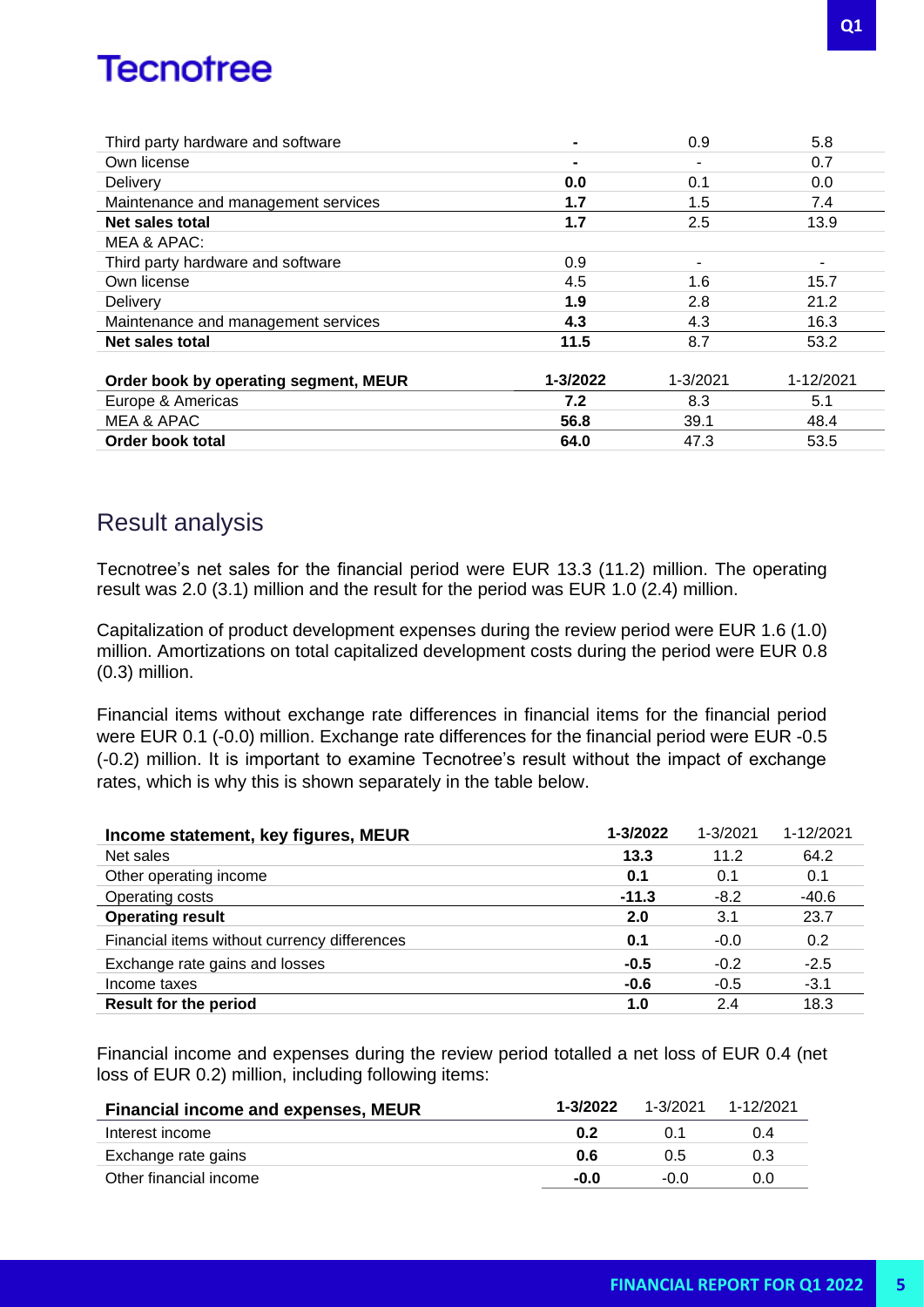| <b>Financial income, total</b>   | 0.8    | 0.6    | 0.7    |
|----------------------------------|--------|--------|--------|
| Interest expenses                | $-0.0$ | $-0.1$ | $-0.2$ |
| Exchange rate losses             | $-1.1$ | $-0.7$ | $-2.7$ |
| Other financial expenses         | $-0.0$ | $-0.0$ | $-0.0$ |
| <b>Financial expenses, total</b> | $-1.2$ | $-0.8$ | $-3.0$ |
| <b>Financial items, total</b>    | $-0.4$ | $-0.2$ | $-2.3$ |

Taxes for the period totalled EUR 0.6 (0.5) million, including following items:

| <b>Taxes in income statement, MEUR</b>         | 1-3/2022 | $1 - 3/2021$ | 1-12/2021 |
|------------------------------------------------|----------|--------------|-----------|
| Withholding taxes paid abroad                  | $-0.9$   | -04          | $-2.0$    |
| Change in withholding tax accrual              | 0.4      | 0.0          | 0.1       |
| Income taxes on the results of Group companies | $-0.1$   | $-0.1$       | $-0.8$    |
| Other items                                    | $-0.1$   | $-0.0$       | $-0.4$    |
| Taxes in income statement, total               | $-0.6$   | $-0.5$       | $-3.1$    |

Earnings per share in the review period were EUR 0.00 (0.01) and equity per share at the end of the period was EUR 0.21 (0.09).

#### Personnel

At the end of the review period, Tecnotree employed 756 (679) persons, of whom 42 (40) worked in Finland and 714 (639) globally. Personnel by country were as follows:

| <b>Personnel</b>            | 1-3/2022 | 1-3/2021 | 1-12/2021 |
|-----------------------------|----------|----------|-----------|
| Personnel, at end of period | 756      | 679      | 750       |
| Finland                     | 42       | 40       | 42        |
| <b>Brazil</b>               | 8        | 8        | 8         |
| Argentina                   | 38       | 38       | 36        |
| India                       | 537      | 468      | 541       |
| <b>United Arab Emirates</b> | 21       | 16       | 20        |
| Other countries             | 110      | 109      | 103       |
| Personnel, average          | 753      | 685      | 703       |
| Personnel expenses, MEUR    | $-5.8$   | $-4.4$   | $-22.1$   |

### Events after end of the period

No material changes regarding the company's business or financial position have materialized after the end of the review period.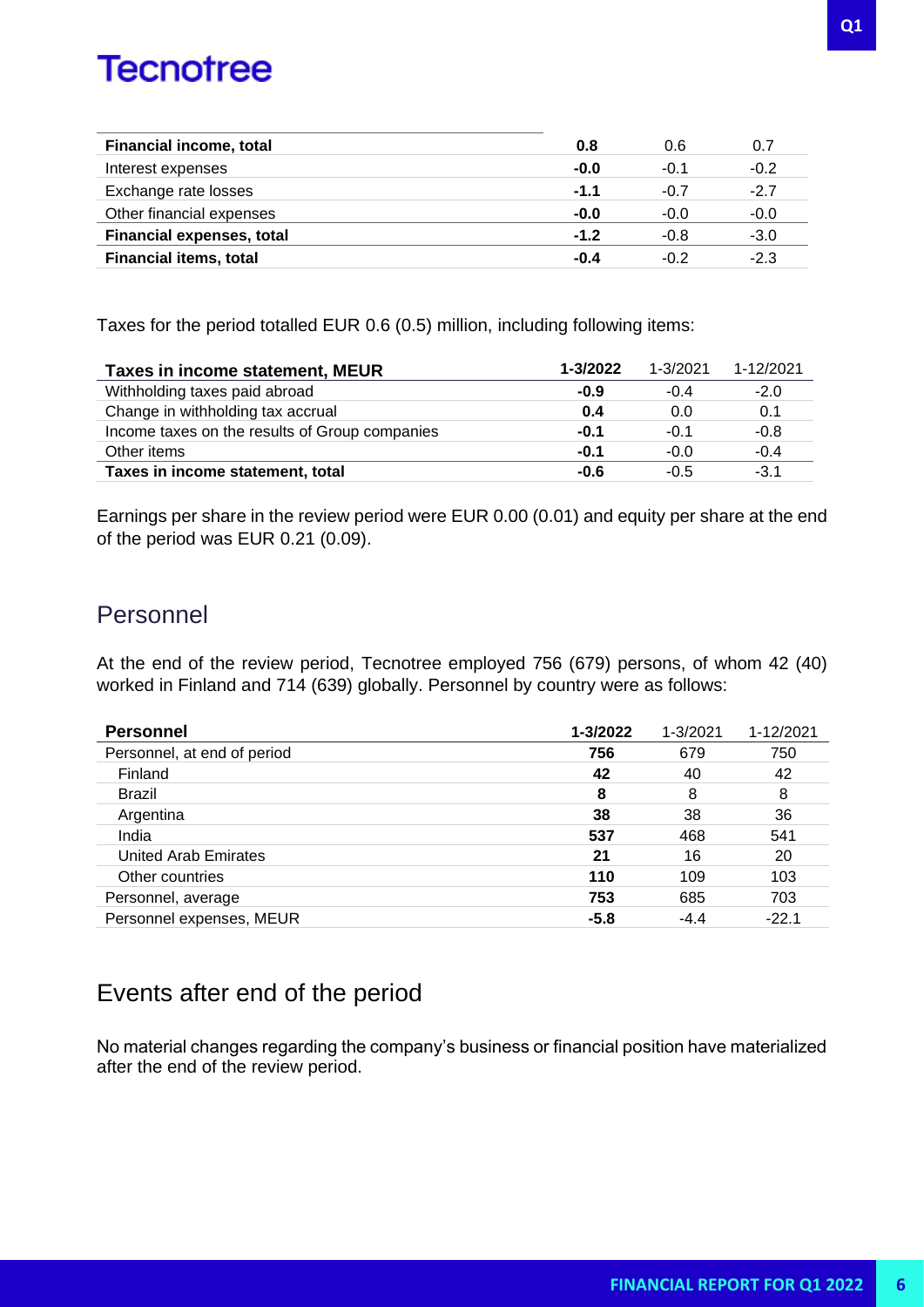#### Prospects 2022

While Tecnotree continues to witness encouraging response in the market for its Digital Suite and has a healthy order book position, Tecnotree will make additional investments to convert its order book into revenue through the year.

We further wish to highlight a potential risk where our customers are facing delay in their infrastructure upgradation because of chip shortage and global supply chain challenges. If this challenge persists then there could be a possibility of delay in our delivery revenue realization with no corresponding reduction in cost. Management will have to take additional efforts to mitigate these risks with deeper coordination with our customers to ensure timely deliveries.

Additionally, Tecnotree remains cautious to the risks that the pandemic continues to pose to its customers' operation and employees' well-being. We, however, continue to manage the pandemic situation to ensure there is minimal impact on customer operations.

Tecnotree remains positive on the demand for its Digital BSS suite as customers continues to invest in 5G and IoT infrastructure expansions.

Tecnotree Corporation Board of Directors

#### **Further information**

Padma Ravichander, CEO, tel +97 156 414 1420 Priyesh Ranjan, CFO, tel +971 50 955 1188 [www.tecnotree.com](http://www.tecnotree.com/)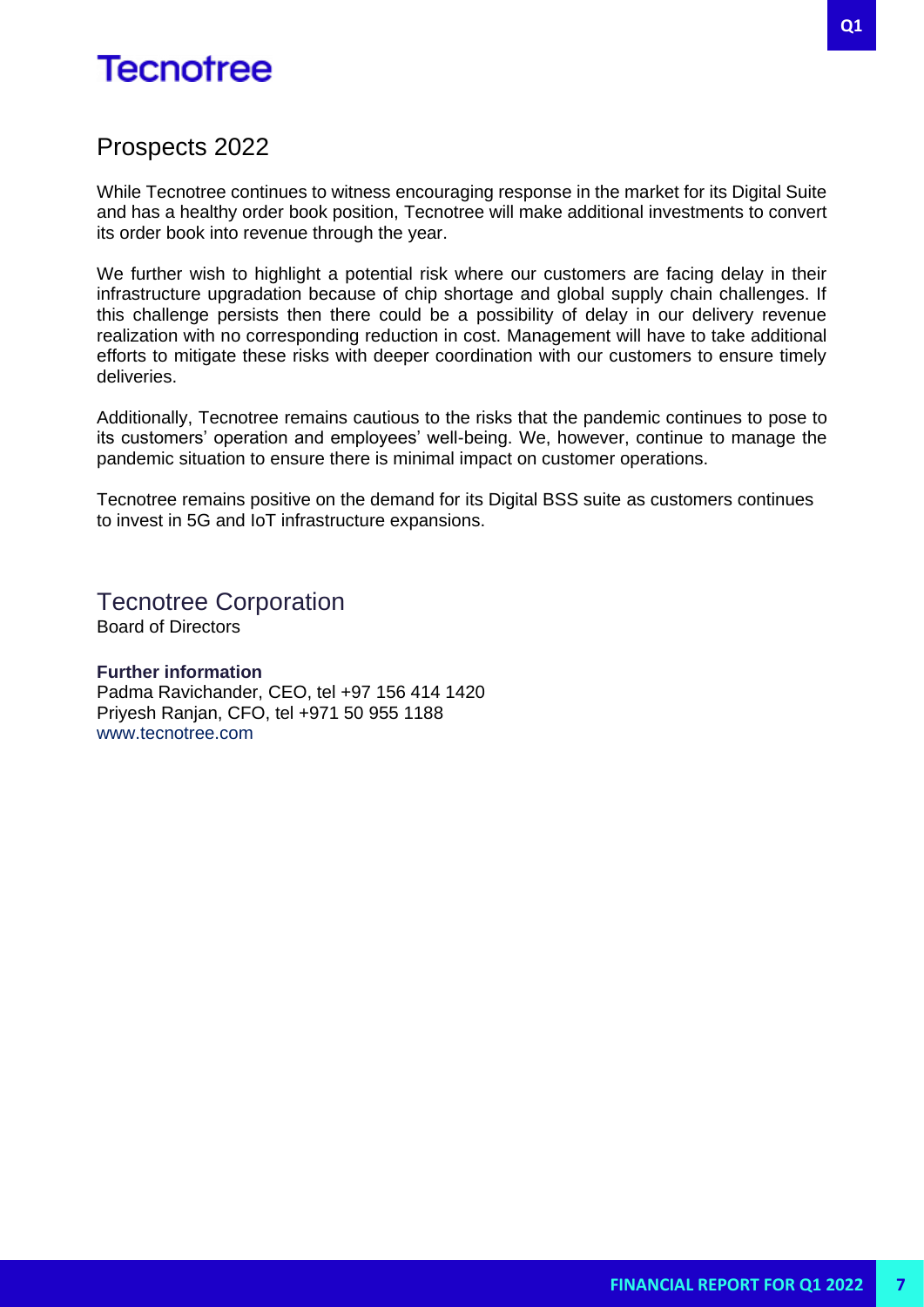### **Table section (unaudited)**

The financial figures in the income statement, balance sheet, cash flow statement and key indicators are presented in million euros. The figures shown here have been calculated using exact values.

| <b>Consolidated income statement, MEUR</b>                                     | 1-3/2022  | 1-3/2021  | 1-12/2021  |
|--------------------------------------------------------------------------------|-----------|-----------|------------|
|                                                                                |           |           |            |
| Net sales                                                                      | 13.3      | 11.2      | 64.2       |
| Other operating income                                                         | 0.1       | 0.1       | 0.1        |
| Materials and services                                                         | $-0.8$    | $-0.3$    | $-2.3$     |
| Employee benefit expenses                                                      | $-5.8$    | $-4.4$    | $-22.1$    |
| Depreciation, amortisation and impairment charges                              | $-0.9$    | $-0.3$    | $-1.6$     |
| Other operating expenses                                                       | $-3.8$    | $-3.2$    | $-14.6$    |
| Operating result                                                               | 2.0       | 3.1       | 23.7       |
| Financial income                                                               | 0.8       | 0.6       | 0.7        |
| Financial expenses                                                             | $-1.2$    | $-0.8$    | $-3.0$     |
| Result before taxes                                                            | 1.6       | 2.9       | 21.4       |
| Income taxes                                                                   | $-0.6$    | $-0.5$    | $-3.1$     |
| Result for the period                                                          | 1.0       | 2.4       | 18.3       |
|                                                                                |           |           |            |
| Allocated to:                                                                  |           |           |            |
| Equity holders of parent company                                               | 1.0       | 2.4       | 18.3       |
| Non-controlling interest                                                       | 0.0       | $-0.0$    | 0.0        |
|                                                                                |           |           |            |
| EPS calculated on the profit attributable to equity holders of parent company: |           |           |            |
| Earnings per share, basic, EUR                                                 | 0.00      | 0.01      | 0.06       |
| Earnings per share, diluted, EUR                                               | 0.00      | 0.01      | 0.06       |
|                                                                                |           |           |            |
|                                                                                |           |           |            |
| <b>Consolidated balance sheet, MEUR</b>                                        | 31.3.2022 | 31.3.2021 | 31.12.2021 |
|                                                                                |           |           |            |
| Assets                                                                         |           |           |            |
| Other intangible assets                                                        | 10.7      | 6.1       | 9.9        |
| Tangible assets                                                                | 0.3       | 0.3       | 0.3        |
| Deferred tax assets                                                            | 0.6       | 0.5       | 0.6        |
| Other non-current trade and other receivables                                  | 0.9       | 0.9       | 2.2        |
| Right-of-use assets                                                            | 0.2       | 0.2       | 0.1        |
| <b>Current assets</b>                                                          |           |           |            |
|                                                                                |           |           |            |
| Inventories                                                                    | 0.0       | 0.0       | 0.0        |
| Trade receivables                                                              | 29.1      | 19.8      | 27.8       |
| Other receivables                                                              | 26.5      | 20.1      | 20.8       |
| Cash and cash equivalents                                                      | 15.6      | 10.0      | 17.6       |
| Assets total                                                                   | 84.0      | 57.9      | 79.4       |
|                                                                                |           |           |            |
| Shareholders' equity                                                           | 68.5      | 25.0      | 67.7       |
|                                                                                |           |           |            |
| Non-current liabilities                                                        |           |           |            |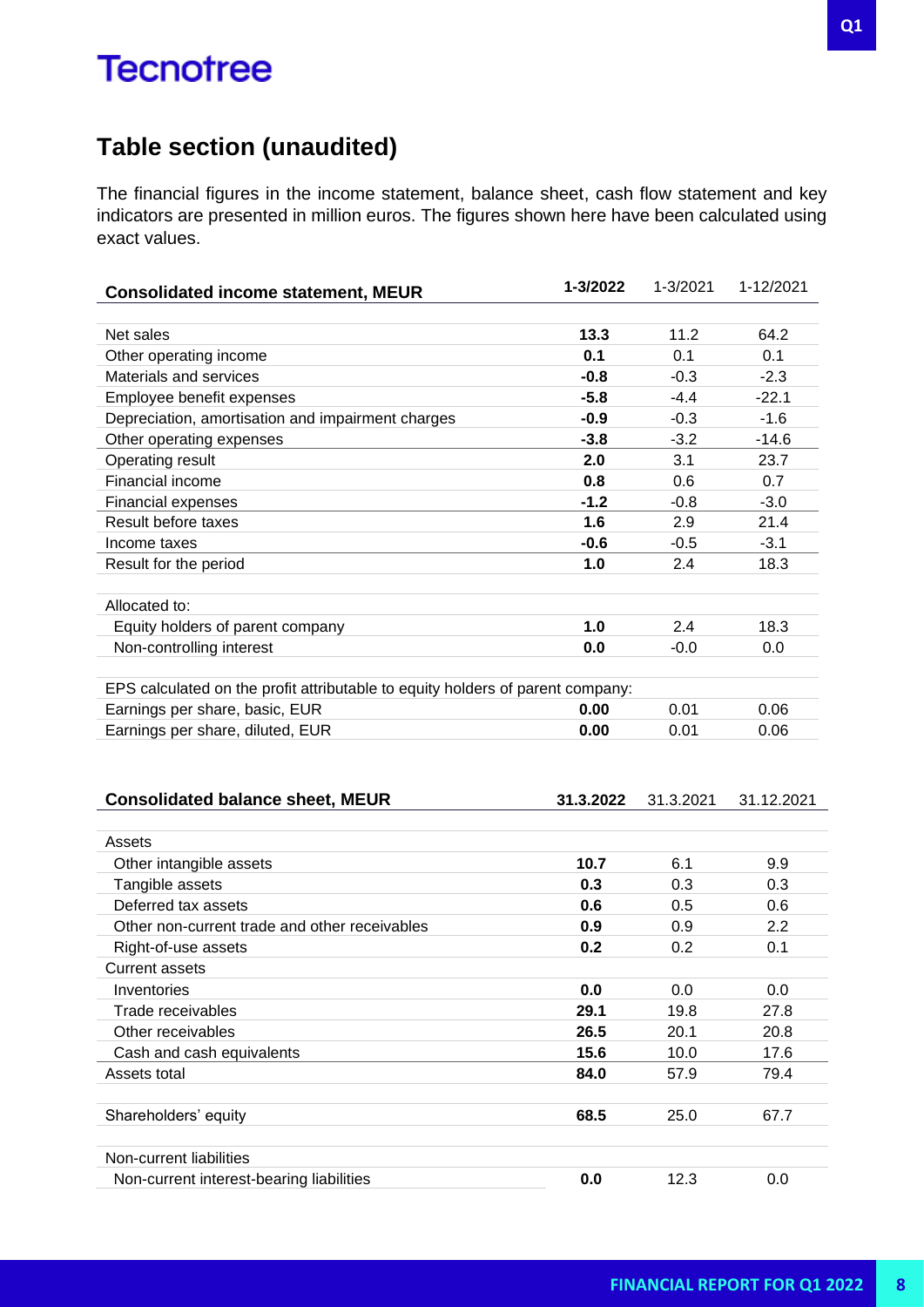| Other non-current liabilities        | 2.4  | 6.8  | 2.6  |
|--------------------------------------|------|------|------|
| Lease liability (non-current)        | 0.2  | 0.2  | 0.1  |
| <b>Current liabilities</b>           |      |      |      |
| Current interest-bearing liabilities | 0.0  | 1.0  | 0.0  |
| Lease liability (current)            | 0.1  | 0.1  | 0.1  |
| Trade payables and other liabilities | 12.8 | 12.5 | 8.9  |
| Equity and liabilities total         | 84.0 | 57.9 | 79.4 |
|                                      |      |      |      |

| <b>Consolidated condensed cash flow statement, MEUR</b>           | 1-3/2022 | 1-3/2021 | 1-12/2021 |
|-------------------------------------------------------------------|----------|----------|-----------|
| Cash flow from operating activities                               |          |          |           |
| Result for the period                                             | 1.0      | 2.4      | 18.3      |
| Adjustments of the result                                         | 1.3      | 5.7      | 12.6      |
| Changes in working capital                                        | $-0.7$   | $-4.6$   | $-15.9$   |
| Financial income and expenses                                     | $-0.7$   | 0.0      | $-1.4$    |
| Income taxes paid                                                 | $-1.1$   | $-0.7$   | $-3.7$    |
| Net cash flow from operating activities                           | $-0.1$   | 2.8      | 9.9       |
|                                                                   |          |          |           |
| Cash flow from investing activities                               |          |          |           |
| Capital expenditure on non-current tangible and intangible assets | $-2.0$   | $-1.1$   | $-5.9$    |
| Net cash flow from investing activities                           | $-2.0$   | $-1.1$   | $-5.9$    |
|                                                                   |          |          |           |
| Cash flow from financing activities                               |          |          |           |
| Repayments of borrowings                                          | 0.0      | 0.0      | $-16.7$   |
| Proceeds from share issue                                         | 0.1      | 0.0      | 22.3      |
| Other financial expense                                           | $-0.1$   | 0.0      | $-0.2$    |
| Net cash flow from financing activities                           | 0.0      | 0.0      | 5.5       |
|                                                                   |          |          |           |
| Increase (+) and decrease (-) in cash and cash equivalents        | $-2.1$   | 1.7      | 9.5       |
|                                                                   |          |          |           |
| Cash and cash equivalents at beg. of period                       | 17.6     | 8.0      | 8.0       |
| Impact of changes in exchange rates                               | 0.1      | 0.2      | 0.1       |
| Cash and cash equivalents at end of period                        | 15.6     | 10.0     | 17.6      |

### Key figures

| <b>Consolidated key financial figures</b> | 1-3/2022 | 1-3/2021 | 1-12/2021 |
|-------------------------------------------|----------|----------|-----------|
|                                           |          |          |           |
| Return on investment, %                   | 16.4     | 40.9     | 48.3      |
| Return on equity, %                       | 42.7     | 42.7     | 31.9      |
| Equity ratio, %                           | 81.6     | 43.2     | 85.2      |
| Net gearing, %                            | $-22.7$  | 13.0     | $-26.0$   |
| Investments, MEUR                         | 1.7      | 1.1      | 5.9       |
| % of net sales                            | 12.4     | 9.6      | 9.2       |
| Research and development, MEUR            | 1.8      | 1.0      | 5.7       |
| % of net sales                            | 13.2     | 8.9      | 8.8       |
| Order book, MEUR                          | 64.0     | 47.3     | 53.5      |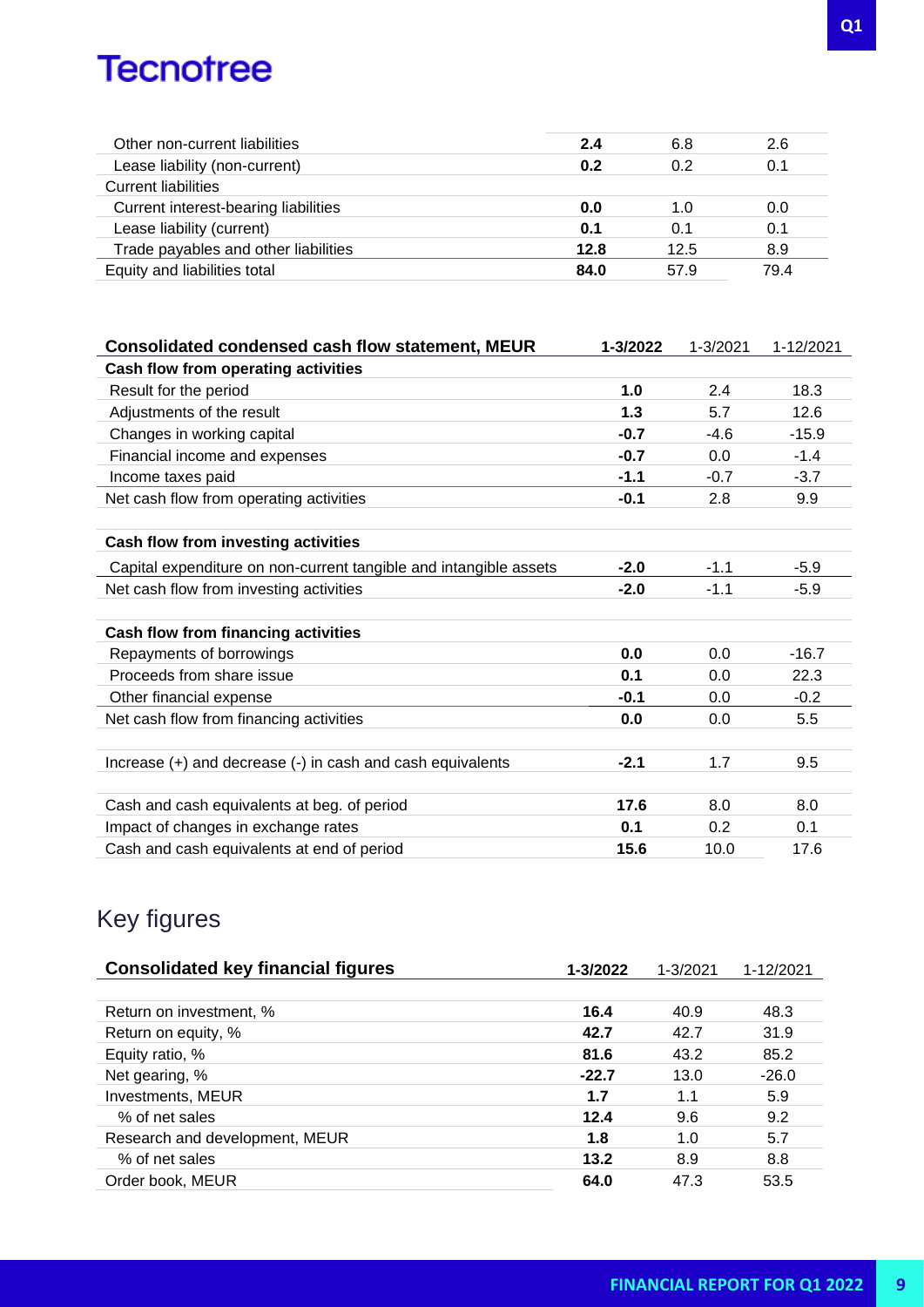| Personnel, average          | 685 |     |
|-----------------------------|-----|-----|
| Personnel, at end of period |     | 750 |

| Consolidated key figure per share                            | 1-3/2022 | 1-3/2021 | 1-12/2021 |
|--------------------------------------------------------------|----------|----------|-----------|
|                                                              |          |          |           |
| Earnings per share, basic, EUR                               | 0.00     | 0.01     | 0.06      |
| Earnings per share, diluted, EUR                             | 0.00     | 0.01     | 0.06      |
| Equity per share, EUR                                        | 0.21     | 0.09     | 0.21      |
| Number of shares at end of period, x 1,000                   | 318,956  | 274.628  | 318,956   |
| Number of shares on average, x 1,000                         | 318,956  | 274.628  | 292.528   |
| Share price, EUR                                             |          |          |           |
| Average                                                      | 1.24     | 0.64     | 1.02      |
| Lowest                                                       | 0.97     | 0.51     | 0.51      |
| Highest                                                      | 1.52     | 0.79     | 1.71      |
| Share price at end of period, EUR                            | 1.14     | 0.63     | 1.47      |
| Market capitalisation of issued stock at end of period, MEUR | 363.0    | 174.1    | 469.5     |
| Share turnover, million shares                               | 76.1     | 36.6     | 293.5     |
| Share turnover, % of total                                   | 23.9     | 13.3     | 92.0      |
| Share turnover, MEUR                                         | 92.8     | 23.3     | 312.3     |

| <b>Quarterly key figures</b>           | Q1/22   | Q4/21   | Q <sub>3</sub> /21 | Q2/21 | Q1/21 | Q4/20 |
|----------------------------------------|---------|---------|--------------------|-------|-------|-------|
|                                        |         |         |                    |       |       |       |
| Net sales, MEUR                        | 13.3    | 18.1    | 18.2               | 16.7  | 11.2  | 14.2  |
| Net sales, change %                    | 18.7    | 27.2    | 24.5               | 18.5  | 13.7  | 0.8   |
| Operating result, MEUR                 | 2.0     | 5.9     | 7.1                | 7.6   | 3.1   | 4.3   |
| % of net sales                         | 15.1    | 32.8    | 39.0               | 45.3  | 27.3  | 30.5  |
| Result for the period, MEUR            | 1.0     | 5.2     | 5.4                | 5.3   | 2.4   | 4.3   |
|                                        |         |         |                    |       |       |       |
| Personnel at end of period             | 756     | 750     | 715                | 688   | 679   | 659   |
|                                        |         |         |                    |       |       |       |
| Earnings per share, basic, EUR         | 0.00    | 0.02    | 0.02               | 0.02  | 0.01  | 0.02  |
| Earnings per share, diluted, EUR       | 0.00    | 0.02    | 0.02               | 0.02  | 0.01  | 0.02  |
| Equity per share, EUR                  | 0.21    | 0.21    | 0.19               | 0.11  | 0.09  | 0.07  |
| Net interest-bearing liabilities, MEUR | $-15.6$ | $-17.6$ | $-13.9$            | 2.1   | 3.3   | 5.4   |
|                                        |         |         |                    |       |       |       |
| Order book, MEUR                       | 64.0    | 53.5    | 58.6               | 55.0  | 47.3  | 32.1  |
|                                        |         |         |                    |       |       |       |